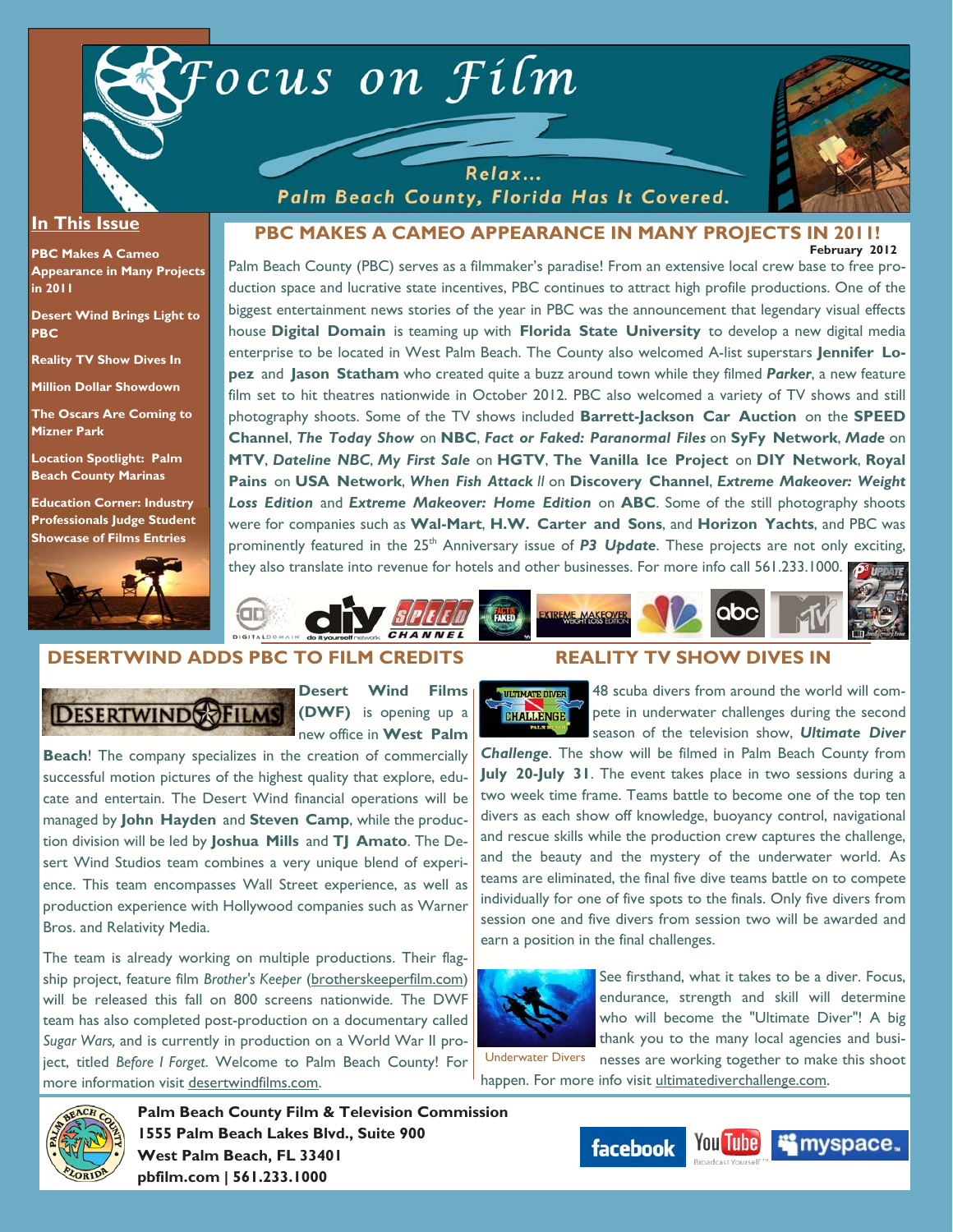# **HORSE SHOW JUMPS FOR TV COVERAGE**



**The 2012 Winter Equestrian Festival (WEF)** is hosting thousands of the worlds best horses and riders for 12 weeks at the beautiful **Palm Beach International Equestrian Center (PBIEC)**. It is the

Horse Jumping at WEF

world's largest and longest running horse show, according to organizers. In addition to many new and exciting sponsors such as Rolex, which signed on as the "Official Timepiece" of the PBIEC, the festival has also garnered TV coverage.

"**Fox 29, WFLX** will air a segment called *The Hot Ticket,* that will treat the audience to weekly updates about the WEF. It is set to air on Thursday nights, and during Friday morning newscasts," said **Brooke Bidgood**, PR ing newscasts, said **Brooke Bidgood**, PK Winter Equestrian<br>Director. For info visit equestriansport.com. Festival at PBIFC



Festival at PBIEC

#### **FTC CHAIR BECOMES HEAD OF LAW FIRM**



The law firm of Lewis, Longman and Walker is pleased to announce that **Kenneth G. Spillias**, a shareholder in the firm's West Palm Beach office, has been named President and Managing Shareholder of the firm, effective March 1, 2012. Mr. Spillias prac-

Ken Spillias tices in the areas of local government, land use, and civil litigation and appeals. He has held several positions as an elected and appointed government official. Congratulations Ken!

#### **G-STAR FOUNDER GARNERS TOP AWARD**



**Greg Hauptner**, Founder/CEO/CFO of the **G-Star School of the Arts** and the **G-Star Studios**, has been awarded "The 2012 Top 50 Entrepreneurs – USA South" by Business Leader Magazine. In 2010 the

Greg **Hauptner** 

G-Star School of the Arts was named "The Number One High School for Film in the World" by the Raindance Film Festival in London. Hauptner was also named "Ultimate CEO Palm Beach County 2010" by the *South* 

*Florida Business Journal*. G-Star was also featured on **NBC's The Today Show.** For info visit gstarschool.org.

#### **CASTING DIRECTOR PASSES ON**



**Beverly McDermott**, a casting director for movies and television for more than four decades and a producer of music videos and documentaries**,** died Jan.19 in Hollywood, FL. She was 83. McDermott cast films including Bob Fosse's *Lenny*, both of the *Cocoon* pics, and for TV, she did the local Miami casting for the

Beverly

McDermott pilot to Michael Mann's Miami Vice series. She also did location casting for Burt Reynolds' 1985 directorial effort *Stick* and the Reynolds TV series *B.L. Stryker***.** 

mous, on which she was also an associate producer. A memorial<sup>1</sup> In addition, Executive Chef Gerard Coughlin has rolled out new She last served as casting director on the 2005 film *Hitters Anony*service was held in Hollywood, FL.

### **CAMPGROUND ROARS WITH EXCITEMENT**



**Lion Country Safari (LCS)** will be featured on a major cable network's countdown series later this year! The production team from New York came to LCS and filmed for an entire day around the campground and in various areas of the drive through safari. The campground fea-

Lion at LCS

tures four rustic cabins, tent sites, full hook-up sites, a "primitive area" for group camping, and a heated pool. The campground is so close to the drive through safari that you can hear the lions roar.

LCS is Florida's only drive-through safari and walk-through amuse-

**MILLION DOLLAR SHOWDOWN!** 

ment park with over 900 animals. The safari offers special sections including the Serengeti Plains, and the Grasslands, each with their own unique look and animal encounter. For more info visit lioncountrysafari.com.



Campground at LCS



This year's **Allianz Championship** will once again hit the links at the **Old Course** at **Broken Sound** in **Boca Raton** from **February 6-12**. The best

professionals of the Champions Tour will compete for a purse of \$1.8 million. The 54-stroke play will once again be broadcast on the **Golf Channel** on **Friday, February 10**, **Saturday, February 11** and **Sunday, February 12**, at 9:00am EST each day. The activities and tournament are projected to generate over 1,700 room nights and more than \$11 million in economic impact, according to the **PBC Sports Commission**. The Allianz Championship



In addition to tournament play, there are pro-ams, a private clinic hosted by Annika Sorenstam, the 3<sup>nd</sup> Annual Golf and Wine Experience, and Family Day. A strong field for the 2012 tournament is anticipated, with

the possible likes of Tom Lehman returning to defend his 2011 victory; hometown favorite Mark Calcavecchia; Nick Price and Bernhard Langer. Allianz Life and the City of Boca Raton are providing free tickets. VIP ticket packages are avail-

able for purchase. For info visit allianzchampionship.com.



#### **THE LEOPARD CHANGES ITS SPOTS**



**The Leopard Lounge and Restaurant** at **The Chesterfield Hotel** has been at the forefront of Palm Beach nightlife for over 25 years. At the end of last year, it was reborn

The Leopard Lounge with the interior completely redesigned by the

founder and president of Red Carnation Hotels, **Bea Tollman**. The redesign features new window and wall treatments, high gloss black shutters, punkah fans, banquette seating, plenty of mirrors and crystal, and new black granite tables. However, the Leopard carpet and the hand-painted ceiling by Lino Mario remain.

menus, and there is new entertainment. For info call 561.659.5800.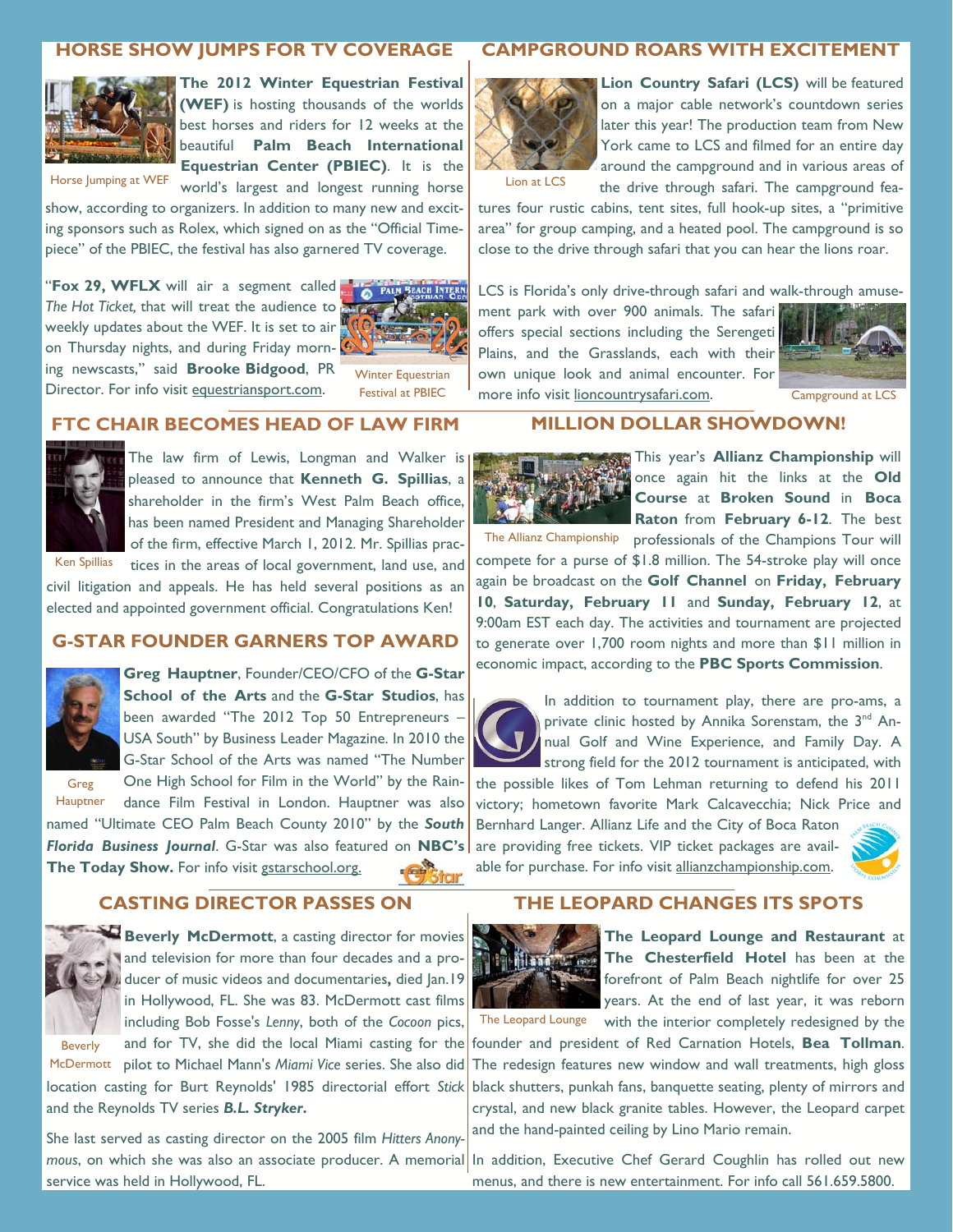### **INDUSTRY PROFESSIONALS JUDGE STUDENT SHOWCASE OF FILMS ENTRIES**

Hundreds of students and film enthusiasts will come together on **Wednesday, March 14 at**  Palm Beach **10:00am** to honor what could be the next generation of Hollywood filmmakers during the **Palm**  Film Festival **Beach International Film Festival's Students Showcase of Films (SSOF)**. Over 200 entries were received from students all over the State of Florida. Students will be chosen to receive awards from the juried com-

petition in the categories of Feature/Shorts, Documentary, Animation, Commercials/PSA, Music Video and Audience Award. For the second year in a row, the 17<sup>th</sup> annual event will be held at the Keith C. and Elaine Johnson Wold Perform-

ing Arts Center at **Lynn University** in Boca Raton, a sponsor of the 2012 competition.



Some notable judges include: **Michael Orland**, the Pianist, Arranger and Associate Musical Director for the FOX series *American Idol*. He has worked with artists such as Carrie Underwood and Gladys Knight. **Dawn Wilson**, the talent producer for Travel's Channel new show, *MIA* –*The Series.* She has also produced TLC's *Miami Ink,*  and Discovery Channel's *Gold Rush*. **Mel Maron** currently runs Westchester Films, Michael Orland Dean Lyon Inc., a distribution company, and represents independent filmmakers through JGM En-<br>Frank Licari Mel Maron Michael Orland Dean Lyon Michael Orland Dean Licari Mel Maron Michael Orland Dean Licar



local actor and comedian **Frank Licari** of Jupiter's The Jove Improv. For more info visit pbfilm.com or the SSOF Facebook page.

terprises. The theme for this year's event will focus on the Mayan calendar. Hosting for the sixth time will be

### **EVENTS EARN MAJOR EXPOSURE ON TV**



**The Sailfish Open** is coming to Palm Beach County for the first time! The three-day tourna-SAILFISH OPEN ment which is nationally televised on **NBC Sports** 

to 82 million households will take place from **Feb-**PALM BEACH **ruary 1-3**. The Open will utilize various marinas including the Sailfish Marina and Cannonsport Marina on Singer Island in Riviera Beach. "Palm Beach has a long and illustrious history with the sport of sailfishing, and that makes it an ideal location for this year's Sailfish Open," said Christopher King, Chairman World Fishing Tour. This event will have an estimated 1,500 room nights and an economic impact of over \$1.5 million dollars. For more info visit worldfishingtour.com.



Volleyball in

In recent years, Delray Beach has welcomed many different sporting events. One of these events is the Extreme Professional Volleyball Tournament (EPVT). The EPVT came to Delray Beach for the very first time last year. The event brought major

exposure to the city via the Regional Sports Network (RSN), which covered the event. The network reaches 168 million people in the U.S. and Canada. For info call 561.279.1380. Delray Beach

## **AREA ICON SERVING AS AMBASSADOR**



**Burt Reynolds** will serve as an honorary ambassador for the **57th Annual Palm Beach Heart Ball** on February 17 at **The Mar-a-Lago Club** in Palm Beach.

Mr. Reynolds said, "I am honored to be the Palm Burt Reynolds Beach County Heart Ambassador to the American Heart Association. My awareness of heart disease and stroke as the #1 and #4 killers in the United States increased infinitely when I underwent a quintuple bypass in 2010. It is my pleasure to represent the Association, an organization whose mission truly makes a difference in all vital areas of heart health, from education and awareness to research and funding." For more info call Samantha Whiteman at 561.697.6607. **Learn and Live** 

#### **OSCARS ARE COMING TO MIZNER PARK**



The Oscar nominations have been announced, and a who's who of Hollywood are expected to attend this year's award ceremony. If you can't attend, you will have the opportunity to watch the stars under the stars…as the excitement and glamour of Holly-

wood is returning to Palm Beach County on **Sunday, February 26, 2012** for **Oscar Night**® **America**. Local film enthusiasts can experience the thrills and surprises of the **84th Academy Awards**® with host **Billy Crystal** at the only official Oscar Night Party at the **Mizner Park Amphitheater** in **Boca Raton**. Red carpet arrivals will take place at 7:30pm, and the telecast will begin at 8:30pm. VIP tickets cost \$100, and they include a buffet, two drinks, VIP seating, and a red carpet entrance. The event benefits the Palm Beach International Film Festival (PBIFF).

Now entering its 17th year, the annual Palm Film Festival Beach International Film Festival celebrates the best in independent film. The nine-day event features screenings, seminars, networking opportunities and parties, all set against the background of the County's beaches, waterways and venues. The festival will take place from **April 11-19, 2012**. For more info or for ticket information visit pbifilmfest.org or call 561.414.3886.

### **DOC PREMIERES AT LYNN**

 $\Lambda$   $\rm LYNN$  As Lynn University gears up for the final Presi-UNIVERSITY dential Debate in October, they also continue educating students with an exciting curriculum. Recently, a new documentary premiered at the school during a special presentation. *Assignment: China* tells the story of American correspondents in China from the 1940s to the present day.

The documentary was made by **Mike Chinoy**, a Senior Fellow at the U.S.-China Institute at USC, a foreign correspondent for CNN, and co-teacher of a class at Lynn